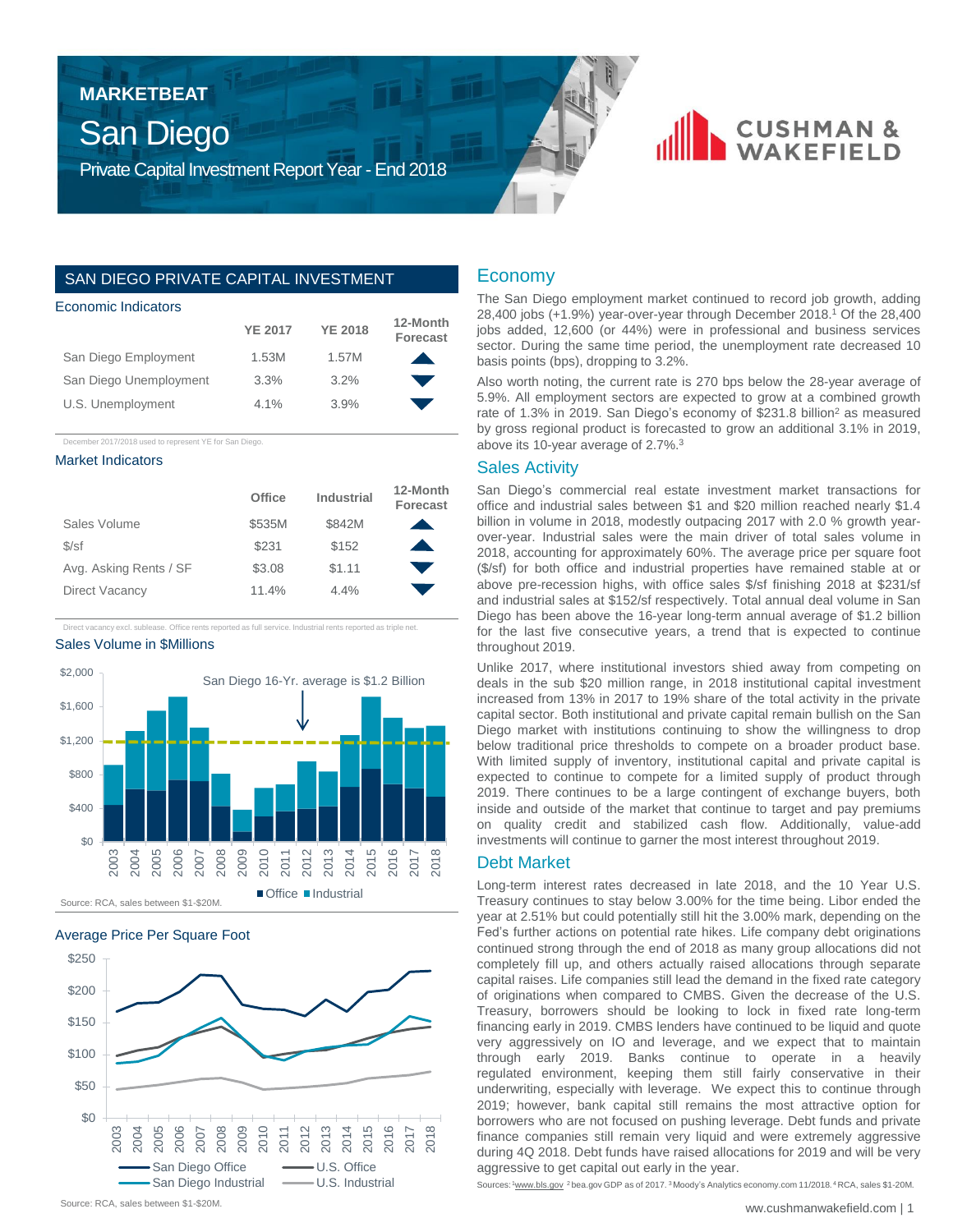# **MARKETBEAT** MARKETBEAT

# San Diego

Private Capital Investment Report Year - End 2018

**Average Cap Rate**

OFFICE AND FLEX COMBINED







Source: RCA, sales between \$1-\$20M. Office & Industrial combined.





Source: Trepp, LLC - 1/15/2019, original loan value between \$1-20M. Source: Wells Fargo U.S. Economic Forecast - 1/8/2019.



#### **Top Buyers in San Diego (\$M)**

| <b>Company</b>                                | <b>Sales</b><br><b>Volume</b> | #<br><b>Properties</b> |
|-----------------------------------------------|-------------------------------|------------------------|
| <b>BKM Capital Partners</b>                   | \$71.6                        | 6                      |
| Rexford Industrial                            | \$68.4                        | 5                      |
| <b>Blackstone</b>                             | \$67.3                        | 9                      |
| Sorrento West Properties<br>(General Atomics) | \$60.8                        | 7                      |
| Roy Doumani                                   | \$54.9                        | 4                      |
| <b>IDS Real Estate Group</b>                  | \$36.5                        | 3                      |
| <b>Harbor Associates</b>                      | \$33.3                        | 2                      |
| <b>Cush Enterprises</b>                       | \$29.9                        | 3                      |

Source: RCA, sales between \$1-\$20M. Office & Industrial combined since January 2017.

#### **Who is Buying Assets in San Diego?**  PRIVATE INVESTORS ARE A GROWING PROPORTION OF BUYERS



Source: RCA, sales \$1-\$20M. Office &Industrial combined. Due to rounding, may not add up to 100%.

#### **Interest Rates – U.S. Economic Forecast**  RATES PROJECTED TO SLOWLY INCREASE OVER NEXT TWO YEARS

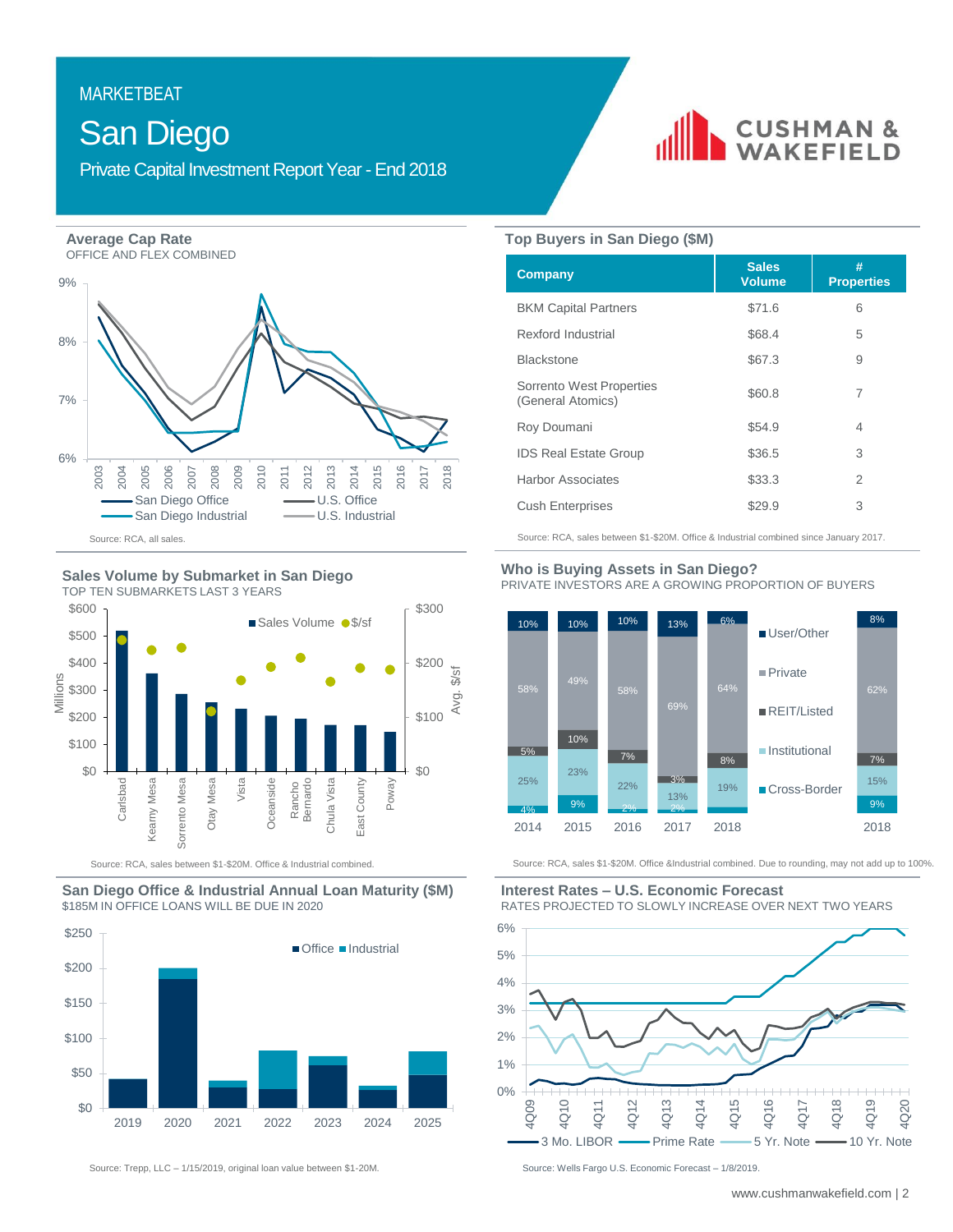# **MARKETBEAT** MARKETBEAT

# San Diego

Private Capital Investment Report Year - End 2018

# Key Investment Sales Second Half 2018

# **35 North 3530-3570 Camino Del Rio N.**



Property Type: Office Sale Date: September 2018 Buyer: CIF Group<br>Seller: Highbrook Sale Amount: \$19,750,000 \$/sf: \$209 Cap Rate: 6.30%<br>Square Feet: 94,701 Square Feet: Submarket: Mission Valley

Sale Amount:

Square Feet:<br>Submarket:

Property Type: Office Sale Date: November 2018 Buyer: Harbor Associates, LLC<br>Seller: Iron Point Partners, LLC

\$/sf: \$138 Cap Rate: Value-Add<br>Square Feet: 130,324

Property Type: Industrial

## **Plaza at Eastlake 2300 Boswell Rd.**



# **16990 Goldentop Rd.**



Sale Date: October 2018 Buyer: Navarra Properties Seller: Westcore Properties<br>Sale Amount: \$18,000,000 Sale Amount: \$/sf: \$271 Cap Rate: 5.67% \*Estimated\* Square Feet: 66,448 Submarket: Rancho Bernardo

Sale Date:

Submarket:

# **One Carlsbad 2382 & 2386 Faraday Ave.**



# **3860 Calle Fortunada**



# **10840 Thornmint Rd.**



Property Type: Industrial Sale Amount: \$/sf: \$203 Cap Rate: 6.40% Square Feet: 43,423

Square Feet:

Property Type: Office<br>
Sale Date: July 2018 Buyer: Coseo Properties Seller: Rialto Capital Management Sale Amount: \$17,463,000<br>\$/sf: \$175 \$/sf: \$175 Value-Add Square Feet: 99,787<br>Submarket: Carlshad

Highbrook Investors

Iron Point Partners, LLC<br>\$18,000,000

Chula Vista - East

Property Type: Flex Sale Date: August 2018 Buyer: Hernon Fortunada, LLC Seller: Carleton Management, Inc. Sale Amount: \$11,075,000 \$/sf: \$182<br>Cap Rate: \$6.98% Cap Rate: 6.98%<br>Square Feet: 60.711 Submarket: Kearny Mesa

Sale Date: November 2018<br>Buyer: Navarra Propert Navarra Properties Seller: Mcewen-otay LLC<br>Sale Amount: \$8,800,000 Submarket: Rancho Bernardo

# **2002 Jimmy Durante Blvd.**



### **9320 & 9340 Hazard Way**



# **The Grand 785 Grand Ave.**



# **9155 Brown Deer Rd.**



# **6349 Paseo Del Lago**



# **1235 Activity Dr.**



\$/sf: \$513 Cap Rate: 4.85%<br>Square Feet: 16,065 Square Feet: 16,065<br>Submarket: Del Mar Submarket:

Property Type: Flex Sale Date: August 2018 Sale Amount:  $$/sf:$   $$166$ Cap Rate: 6.70% Square Feet: 46,548<br>Submarket: Kearnv

Sale Amount:

Submarket:





# Buyer: Hinds Investments LP<br>Seller: Westech Realty Co Westech Realty Co.

**CUSHMAN &**<br>WAKEFIELD

Buyer: American Sunroof Corporation<br>
Seller: Paiama Properties II C Pajama Properties, LLC<br>\$7,716,000 Kearny Mesa

Property Type: Office Sale Date: **July 2018** Buyer: Keith Harrison Seller: Carlsbad Grand LLC<br>Sale Amount: \$6,540,000 \$/sf: \$338 Cap Rate: 5.20% Square Feet: 19,363 Submarket: Carlsbad

Property Type: Industrial<br>Sale Date: August 20 Buyer: PacVentures Seller: Harsch Investment Properties Sale Amount: \$5,513,000<br>\$/sf: \$162 Cap Rate: 5.50% Square Feet: 34,080<br>Submarket: Miramar

August 2018

\$162

Gildred Companies Seller: Song Rambolt Living Trust